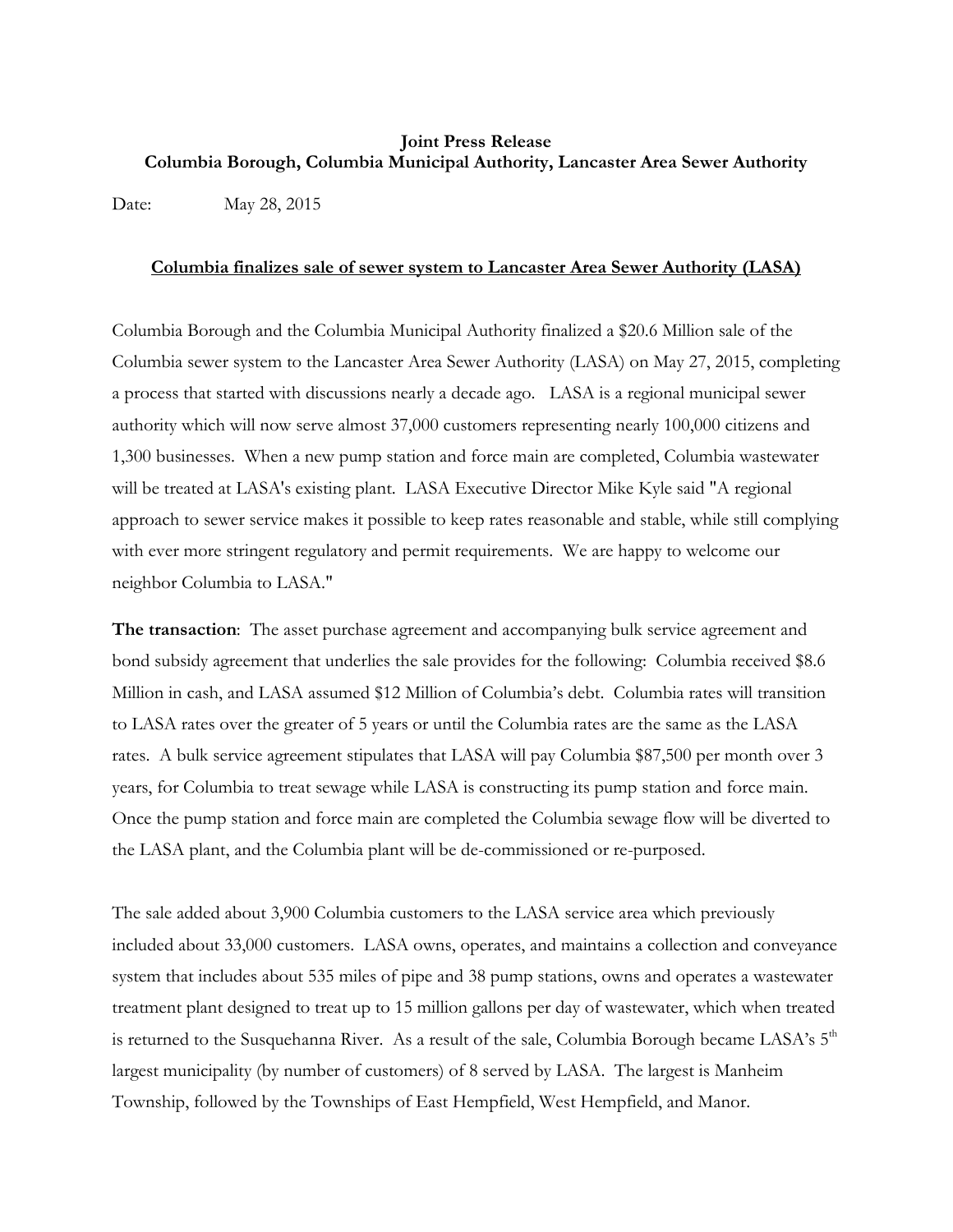**Why regional service?** LASA has interest in growing and expanding its service area when it benefits the customers being served, both the current and future LASA customers and the customers being acquired. The Columbia system was attractive to LASA primarily due to its close proximity to the LASA service area, and because economies of scale would allow for more efficient service to customers (including Columbia customers). LASA believes that future regulations and more stringent discharge limits will make operating a small wastewater treatment plant and collection system more costly per customer than a larger system like LASA's.

Benefits of regionalized sewer service with LASA include the following: Costs and rates will be lower over the long run and more stable over time. Economies of scale generally reduce operating and debt service costs per customer. Costs per customer are more stable and less likely to increase as operating and capital costs are spread out over a larger pool of customers. Interconnecting the two systems will allow some additional cost savings. Lower capital and operating costs of treatment as existing LASA plant infrastructure is maximized. Sharing a pool of LASA personnel allows savings in personnel costs, while debt can be consolidated resulting in debt service savings. The size of regional ownership mitigates spikes in expenses.

The benefits to Columbia include the infusion of \$8.6 Million in cash, as well as relief from its \$12 Million in debt. But probably the biggest relief is from future regulatory, legal, and financial liabilities associated with owning and operating a wastewater collection and treatment system. It also allows Columbia to focus on its main obligations, and the infusion of cash provides opportunities to improve other services it provides to its residents and businesses. One other benefit is that the treatment plant can now be de-commissioned and is open for other possible uses.

There will be improved service because of a larger pool of customer service representatives dedicated to sanitary sewer service and a larger pool of collection operation and maintenance staff provides quicker emergency response. In addition to dedicated customer service staff, LASA staffing also includes licensed treatment plant and collection system operators, information technology services professionals, engineering services headed by a Professional Engineer, financing services headed by a Certified Public Accountant, and accredited laboratory services. There will be reduced Columbia liabilities. Owning and operating a sanitary sewer system has significant financial and legal risks, including permit and other DEP and EPA compliance (which can result in civil and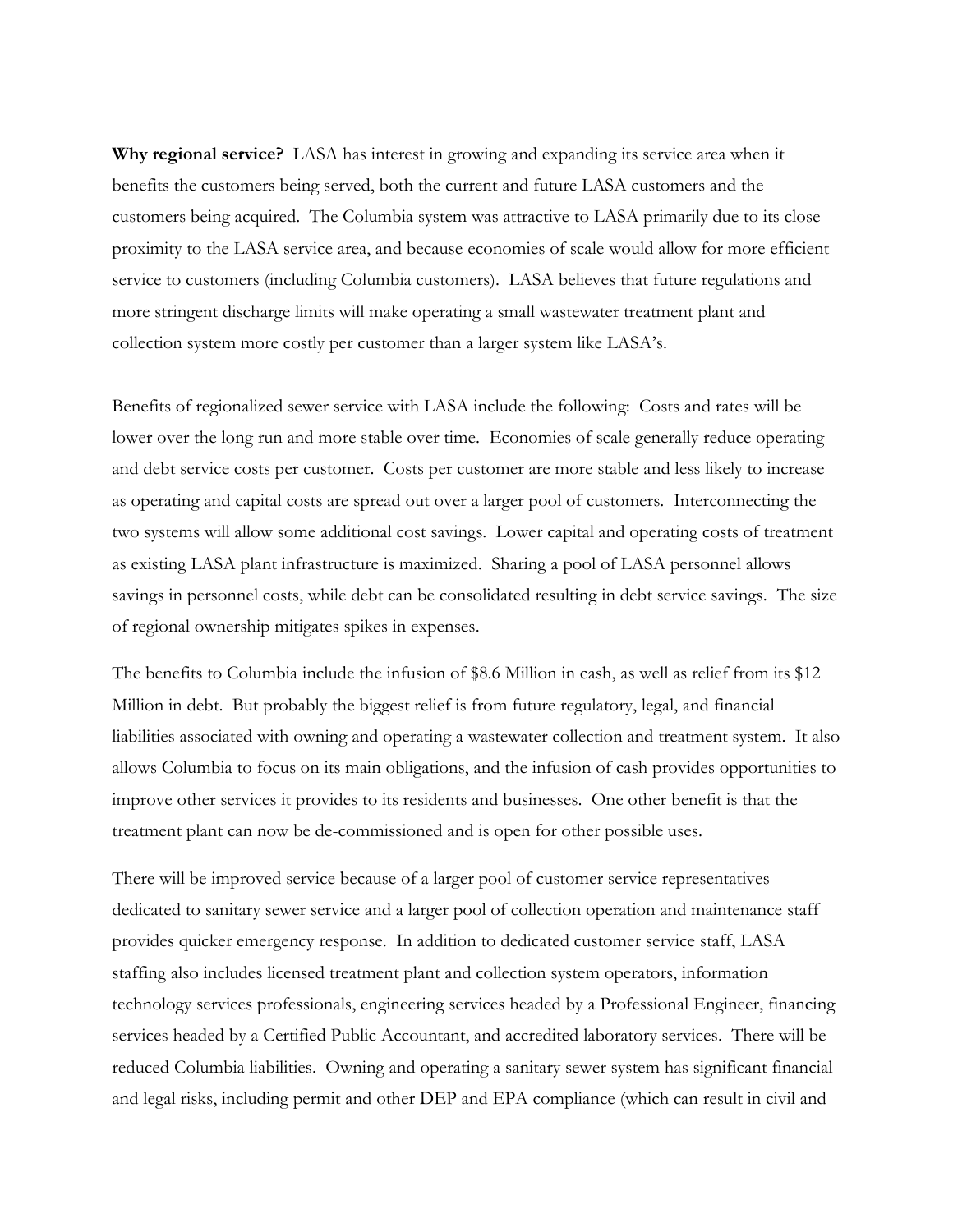criminal penalties), environmental and public health damage claims, and risks from large capital expenditures.

**Why LASA?** LASA recently participated in a nation-wide comparison of utilities, what they do and how well they do it. Compared to similar wastewater agencies nationwide, LASA ranked in the top 25% in the following categories: staff training, billing accuracy, and employee health and safety. LASA can point to it's nearly 50-years of rate history to demonstrate how regional facilities can benefit from economies of scale to help control rate increases. Since the early 1970's when LASA was formed, it has averaged about 2% per year in rate increases, which is well below the average inflation rate over that time. And since the year 2000 LASA has averaged an increase of 1.75% per year.

**Why \$8.6 Million for the system?** There are many different ways to value a sewer system, including depreciated book value, replacement value, and market value. But the primary method that drove the price was the Earnings Value – Debt Supported method. In this method, LASA looked at the cash flow from the system over a long period of time, which factors in the cost of operation and maintenance, capital costs, inflation, and revenues. The difference between all of the revenues and all of the costs is the amount that could be paid for the system.

**What happens from here?** LASA is in the process of constructing a pump station and force main estimated to cost \$9.4 Million. The force main will be about 3 miles in length, with about 600 feet of 30 inch diameter gravity, about 3 miles of 20 inch diameter force main to handle 5 million gallons per day of peak flow.

Columbia rates will transition to LASA rates over the greater of 5 years or until rates are the same. For residential and multi-unit, the current flow-based rates would initially translate to 1 of 13 tiers, with the initial tier based on each customer's 2-year average usage. The initial year lowest rate would be \$60.00 per quarter. For residential customers, the transition will also include moving from metered rates to flat rates.

Wastewater utilities state-wide are split about  $50/50$  – half bill residential customers on flow while the other half bill them flat rate. LASA bills its residential customers a flat rate. The principle of flat rate billing is that wastewater utilities are by their nature highly capital intensive with high fixed costs that must be spread out over many customers for efficiency. Although the amount of flow from a